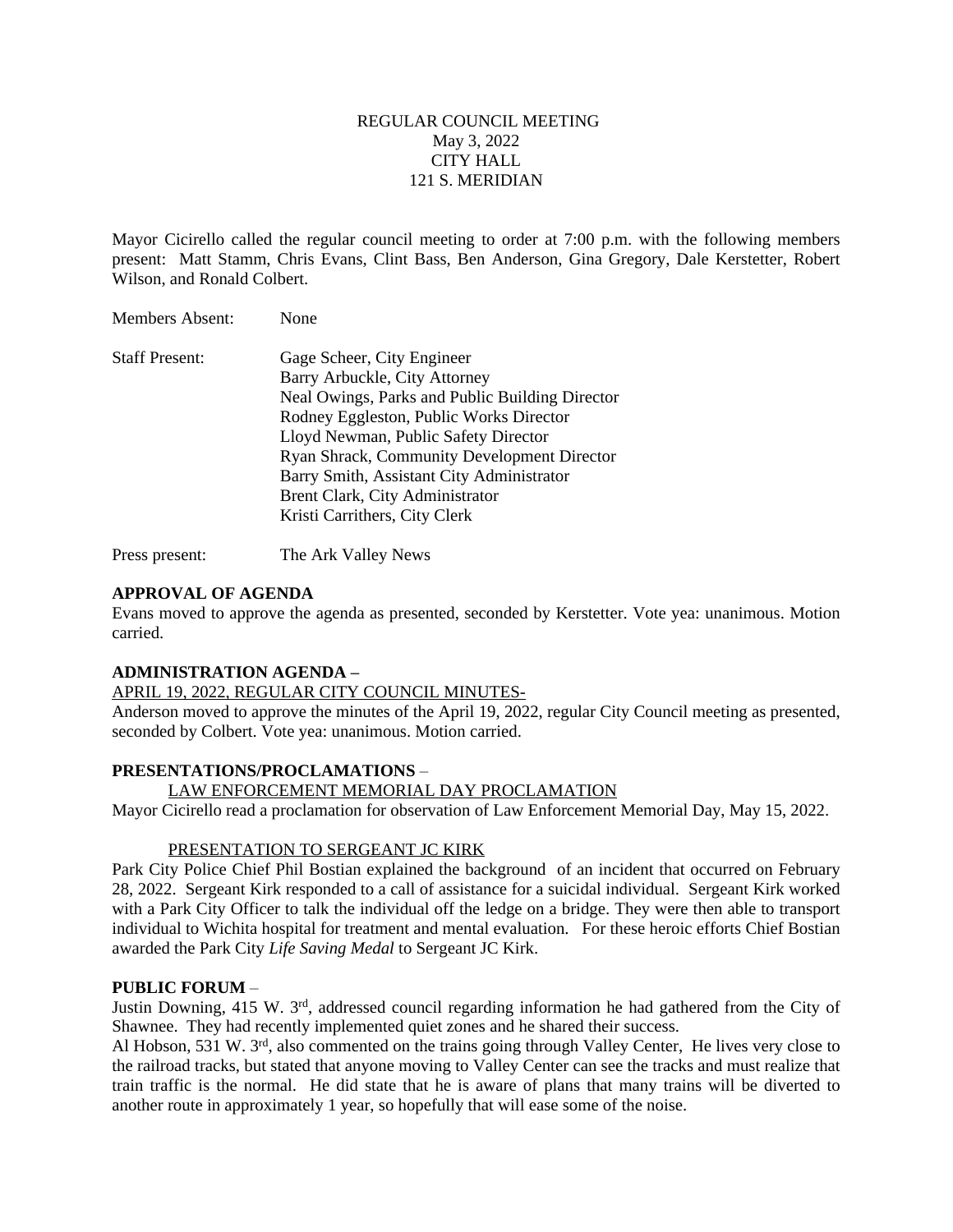## **APPOINTMENTS –** None

#### **OLD BUSINESS –**

## A. ORDINANCE 1375-22; ACCEPTANCE OF LAND FROM SEDGWICK CO

Stamm moved to approve for 2nd reading Ordinance 1375-22 to annex a portion of North Seneca Street. Motion seconded by Evans. Anderson confirmed that this was the small section along Seneca. Vote Yea: unanimous. Motion carried

## **NEW BUSINESS-**

## A. 2021 FINANCIAL AUDIT

Auditor Sean Gordon, CPA presented the audit of the city's 2021 financial statements. He stated the audit is divided into sections which include the independent audit report, the summary statement, notes to the financial statement and a detail breakdown with comparison to 2020. He reported that Asst. City Administrator Smith and staff were very helpful and cooperative. He noted only one issue was found. Wilson moved to accept and file the audit report. Motion seconded by Colbert. Vote yea: unanimous. Motion carried.

#### B. SMALL TRACT PLAT-FINAL APPROVAL VALLEY CREEK ESTATES

Comm. Dev. Director Shrack stated that Jim Goentzel has petitioned the city to approve a small tract final plat for the land northwest of the intersection of Main Street and Sheridan Ave. Plans are to create five new lots on which to construct multi-family residential development. Shrack stated that if Council approves this plat, Council will then vote on Ordinance 1377-22 to re-zone property.

Anderson moved to approve the Valley Creek Estates 4<sup>th</sup> Addition Small Tract Final Plat. Motion seconded by Bass. Vote Yea: unanimous. Motion carried.

## C. ORDINANCE 1377-22; RE-ZONING OF PROPERTY LOCATED NORTHWEST OF MAIN ST. AND SERIDAN AVE.

Comm. Dev. Director Shrack presented Ordinance No. 1377-22, which rezones property from C-2 to R-1B/R-3 for 1<sup>st</sup> reading. The re-zoning of this property will allow development of housing units northwest of the intersection of Main Street and Sheridan Avenue. Shrack stated this request for re-zoning has been presented and approved by the Planning and Zoning Board

Wilson moved to approve for 1<sup>st</sup> reading Ordinance 1377-22 which rezones property from C-2 to R-1B/R-3. Motion seconded by Colbert. Kerstetter stated that he is not generally in favor of multi-family housing, this does seem appropriate in this area. Vote Yea: Stamm, Evans, Bass, Anderson, Kerstetter, Wilson and Colbert. Opposed: Gregory. Motion carried.

## D. APPROVAL OF RFP FOR MIL AND OVERLAY.

Public Works Director Eggleston presented for approval an RFP for Mil and Overlay project in Valley Center. He explained that this part of the overall street rehabilitation strategy. Gregory questioned discrepancy between memo and RFP for Fieldstone St. Eggleston stated that the RFP is correct. Colbert asked about life expectancy. Eggleston stated 6-10 years and it is a 2" mil and overlay like South Meridian a few years back. Anderson would like a street rehab plan posted on website and Stamm requested that the contractor notify all residents effected prior to work beginning. Administrator Clark reminded everyone that the city does have an app that residents could be notified as well

Evans made a motion to approve RFP for mil and overlay of portion of streets in Valley Center, Kansas**.** Motion seconded by Kerstetter. Vote Yea: unanimous. Motion carried

## E. APPROVAL OF CONTRACT FOR PUBLIC SAFETY BUILDING ROOF

Parks and Public Buildings Director Owings presented the bids received from two companies. He explained that the Polyurethane Elastomeric Coating Process was the best choice. It has a 10-year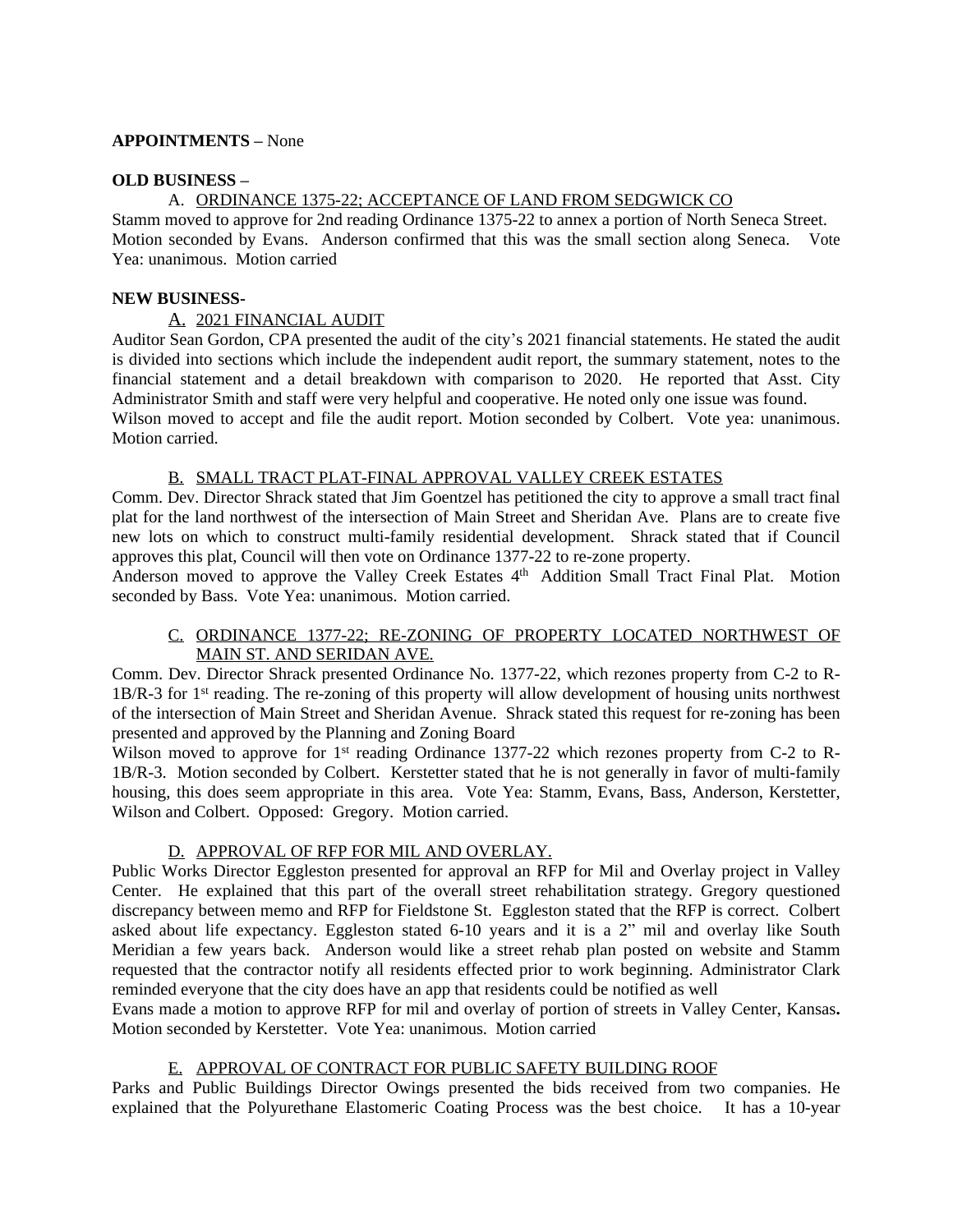warranty and is under the budgeted amount of \$45,000.00. Gail Melton addressed Council. He explained that the warranty is for 10 years, but typically they last 12-15 years and then the coating can be reapplied several times

Stamm moved to accept Bid Option 2 for Waterproofing Services for the Public Safety Building Roof from Melton Industries LLC in the amount of \$42,900 and authorize Mayor to sign., seconded by Anderson. Vote Yea: Unanimous. Motion carried.

## F. DICSUSSION REGARDING THE REPEAL AND REPLACE OF GOLF CART **ORDINANCE**

Public Safety Director Newman and City Administrator Clark lead discussion of current ordinance regarding the use of golf carts on city streets within the city limits. Councilmember Bass stated that he had heard from several residents and that is why he requested discussion. A lengthy discussion was held. All Council agreed that safety is the main priority Newman stated that the small stickers currently being used were hard for officers to see. A larger tag similar to a vehicle would make identification easier. Colbert was concerned how this Ordinance would affect motorized wheelchairs or personal scooters. Newman assured him; this Ordinance only applies to golf carts. Safety features such as brake and headlights, turn signals, seat belts were discussed as well as the hazard traveling on Meridian could cause. Anderson and Bass spoke in favor of less restrictive Ordinance that allows residents to travel on all side streets (only crossing Meridian) with lower speed limits and on wide sidewalks. They would also like use to be allowed after dark if the golf cart is properly lighted. Cicirello stated he was not in favor of after dark usage and did not see a need to make changes. Bass stated that he didn't think that the city would see a huge increase of golf carts being driven around town, if the ordinance was changed. As no formal action was requested, Mayor Cicirello questioned Council whether they would like staff to proceed with drafting a new ordinance for consideration. Bass, Anderson, and Colbert were in favor of proceeding, but majority of Council did not feel a change was necessary at this time.

# **CONSENT AGENDA**

- A. APPROPRIATION ORDINANCE MAY 3, 2022
- B. DELINQUENT ACCOUNT REPORT FEBRUARY 2022
- C. PUBLIC POWER COMMITTEE MINUTES FEBRUARY 23, 2022
- D. PLANNING AND ZONING BOARD MINUTES APRIL 26, 2022

Wilson moved, seconded by Kerstetter to approve the Consent Agenda as presented. Vote Yea: Unanimous. Motion carried.

# **STAFF REPORTS**

# COMMUNITY DEVELOPMENT DIRECTOR SHRACK

Was proud to report that Main Street Valley Center did receive the distinction of a Kansas Main Street City.

The owners of the burned house located at 145 N. Meridian have obtained a permit to demolish the house. They will construct a fence and bring in a dumpster. In response to having city employees supervise the process, Attorney Arbuckle stated that if would be a liability to the city. It is better to leave all of that to the owners.

# PARKS AND PUBLIC BUILDING DIRECTOR OWINGS

Announced that both his newest employees have received an aquatic facilities certification.

Kerstetter asked Owings to explore replacement of AC on roof of Public Safety Building prior to the water seal of the roof.

# PUBLIC SAFETY DIRECTOR NEWMAN